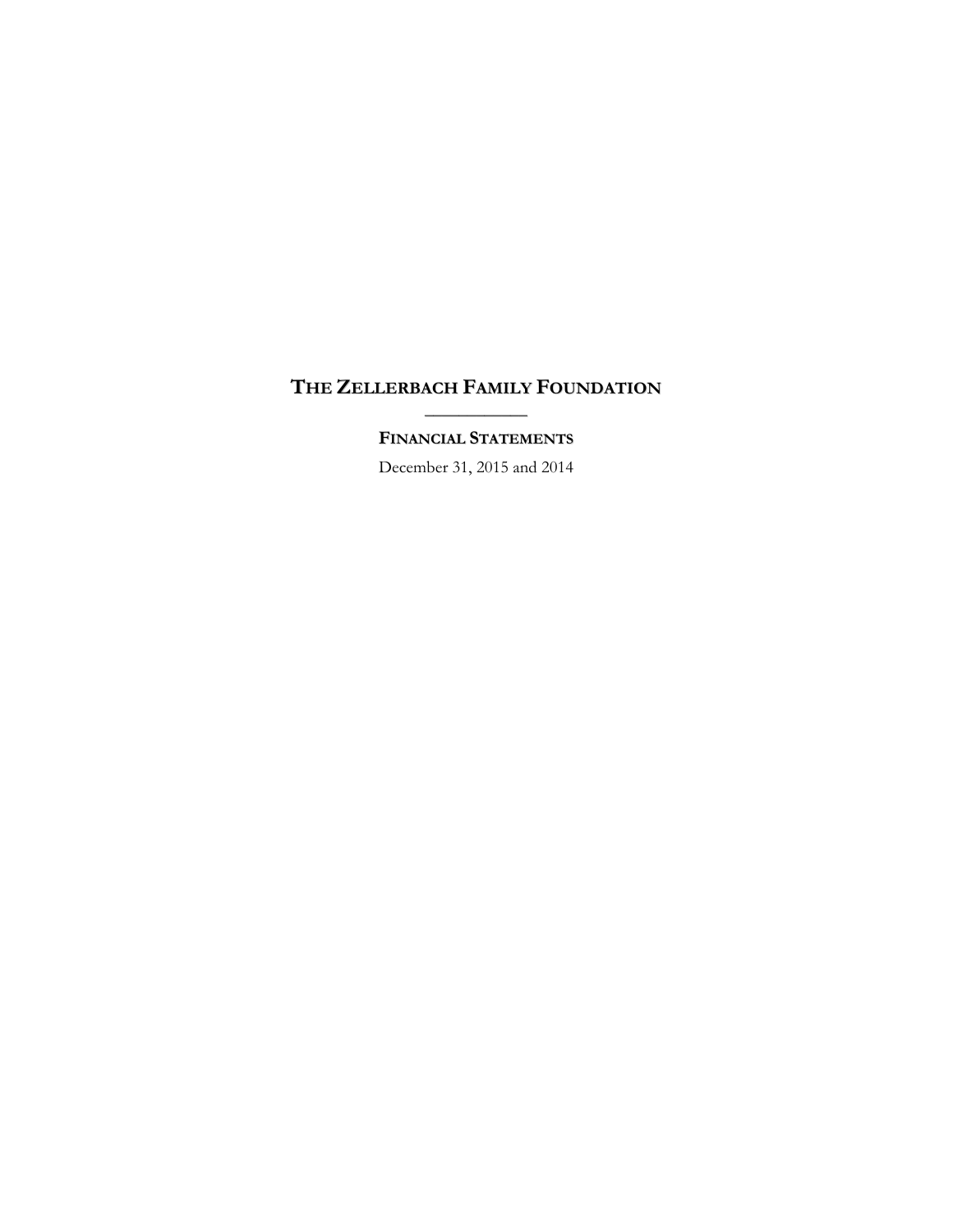# **THE ZELLERBACH FAMILY FOUNDATION**  $\frac{1}{2}$

**C ONTENTS**

|                                                    | Page           |
|----------------------------------------------------|----------------|
| Independent Auditors' Report                       | $\mathbf{1}$   |
| <b>Statements of Financial Position</b>            | 2              |
| Statements of Activities and Changes in Net Assets | 3              |
| <b>Statements of Cash Flows</b>                    | $\overline{4}$ |
| Notes to Financial Statements                      | $5 - 14$       |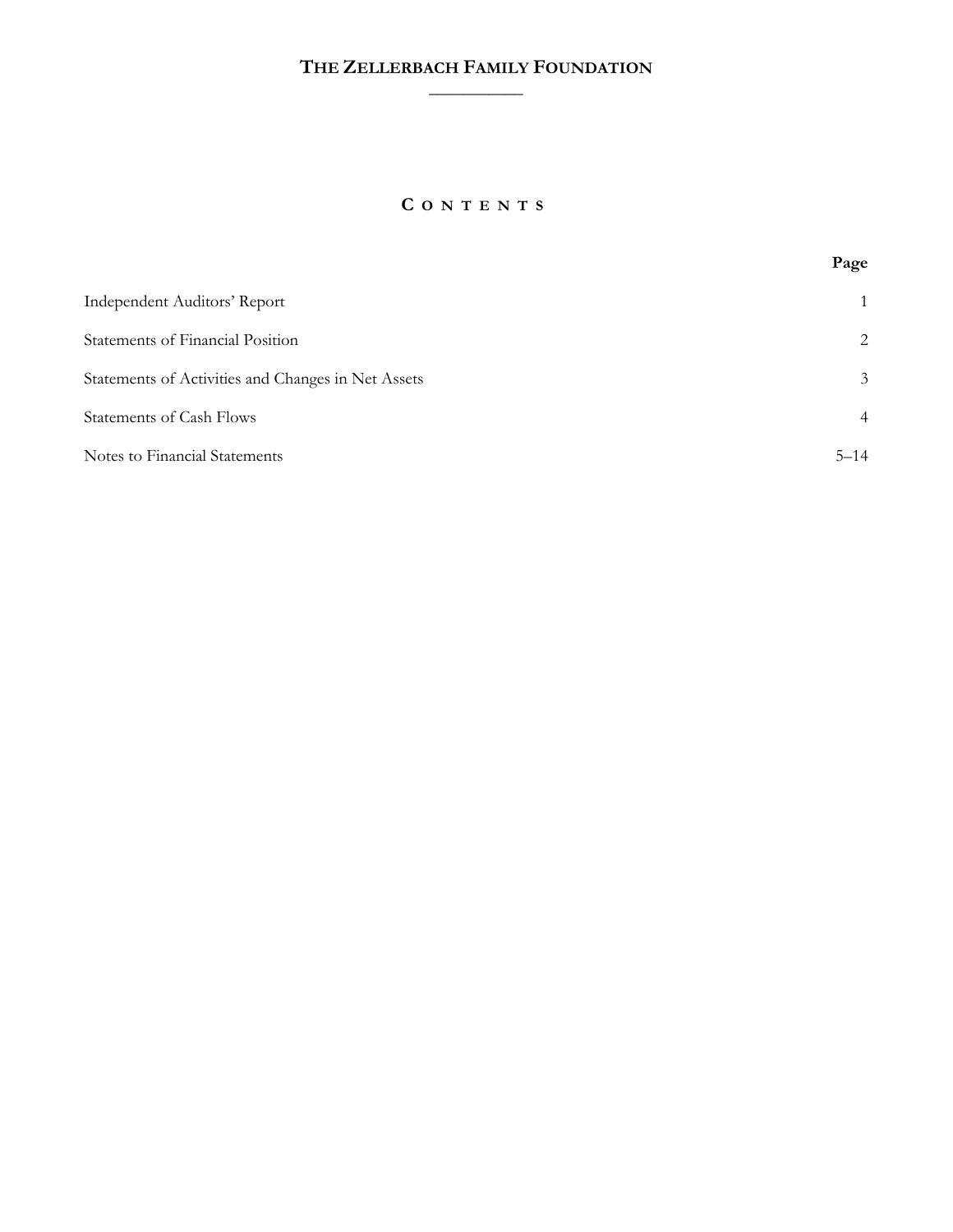

## **INDEPENDENT AUDITORS' REPORT**

To the Board of Directors of The Zellerbach Family Foundation San Francisco, California

We have audited the accompanying financial statements of The Zellerbach Family Foundation, which comprise the statements of financial position as of December 31, 2015 and 2014, and the related statements of activities and changes in net assets, and cash flows for the years then ended, and the related notes to the financial statements.

#### **Management's Responsibility for the Financial Statements**

Management is responsible for the preparation and fair presentation of these financial statements in accordance with accounting principles generally accepted in the United States of America; this includes the design, implementation, and maintenance of internal control relevant to the preparation and fair presentation of financial statements that are free from material misstatement, whether due to fraud or error.

#### **Auditors' Responsibility**

Our responsibility is to express an opinion on these financial statements based on our audits. We conducted our audits in accordance with auditing standards generally accepted in the United States of America. Those standards require that we plan and perform the audit to obtain reasonable assurance about whether the financial statements are free from material misstatement.

An audit involves performing procedures to obtain audit evidence about the amounts and disclosures in the financial statements. The procedures selected depend on the auditors' judgment, including the assessment of the risks of material misstatement of the financial statements, whether due to fraud or error. In making those risk assessments, the auditors consider internal control relevant to the entity's preparation and fair presentation of the financial statements in order to design audit procedures that are appropriate in the circumstances, but not for the purpose of expressing an opinion on the effectiveness of the entity's internal control. Accordingly, we express no such opinion. An audit also includes evaluating the appropriateness of accounting policies used and the reasonableness of significant accounting estimates made by management, as well as evaluating the overall presentation of the financial statements.

We believe that the audit evidence we have obtained is sufficient and appropriate to provide a basis for our audit opinion.

## **Opinion**

In our opinion, the financial statements referred to above present fairly, in all material respects, the financial position of The Zellerbach Family Foundation as of December 31, 2015 and 2014, and the changes in its net assets and its cash flows for the years then ended in accordance with accounting principles generally accepted in the United States of America.

Burer Pilger Mayer, Inc.

San Francisco, California July 11, 2016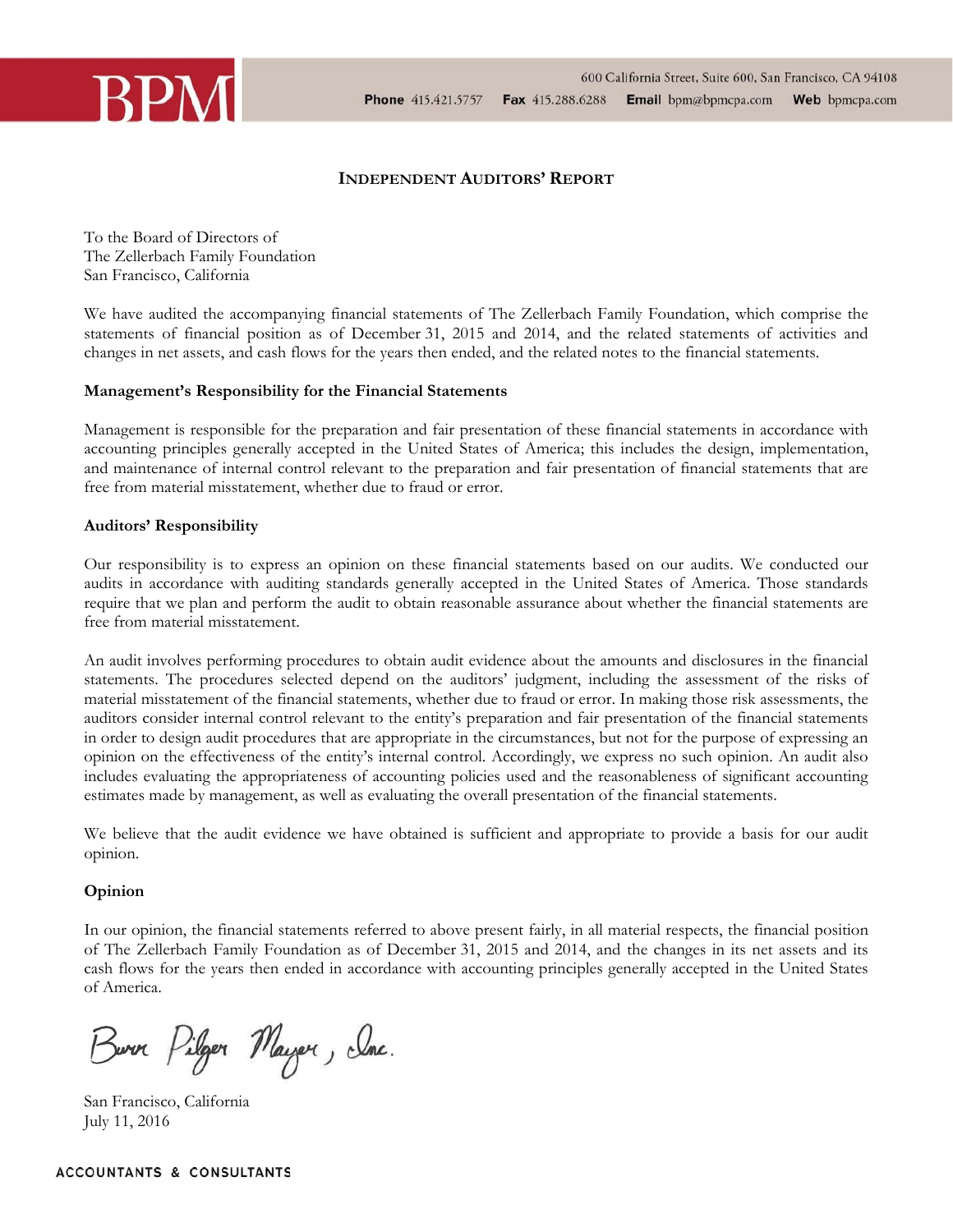# **STATEMENTS OF FINANCIAL POSITION**

December 31, 2015 and 2014  $\frac{1}{2}$ 

|                                                    | 2015            | 2014          |
|----------------------------------------------------|-----------------|---------------|
| <b>ASSETS</b>                                      |                 |               |
| Cash                                               | \$<br>2,542,705 | \$<br>962,447 |
| Investments, at fair value                         | 122,885,011     | 128,787,730   |
| Receivables from unsettled investment transactions | 38,020          | 3,968,183     |
| Other assets, net                                  | 97,817          | 106,489       |
| Total assets                                       | \$125,563,553   | \$133,824,849 |
| <b>LIABILITIES AND NET ASSETS</b>                  |                 |               |
| Liabilities:                                       |                 |               |
| Grants payable                                     | \$<br>375,000   | \$<br>995,000 |
| Accounts payable and accrued expenses              | 192,511         | 157,639       |
| Deferred federal excise tax                        | 189,835         | 401,835       |
| Total liabilities                                  | 757,346         | 1,554,474     |
| Net assets - unrestricted                          | 124,806,207     | 132,270,375   |
| Total liabilities and net assets                   | \$125,563,553   | \$133,824,849 |

The accompanying notes are an integral part of these financial statements.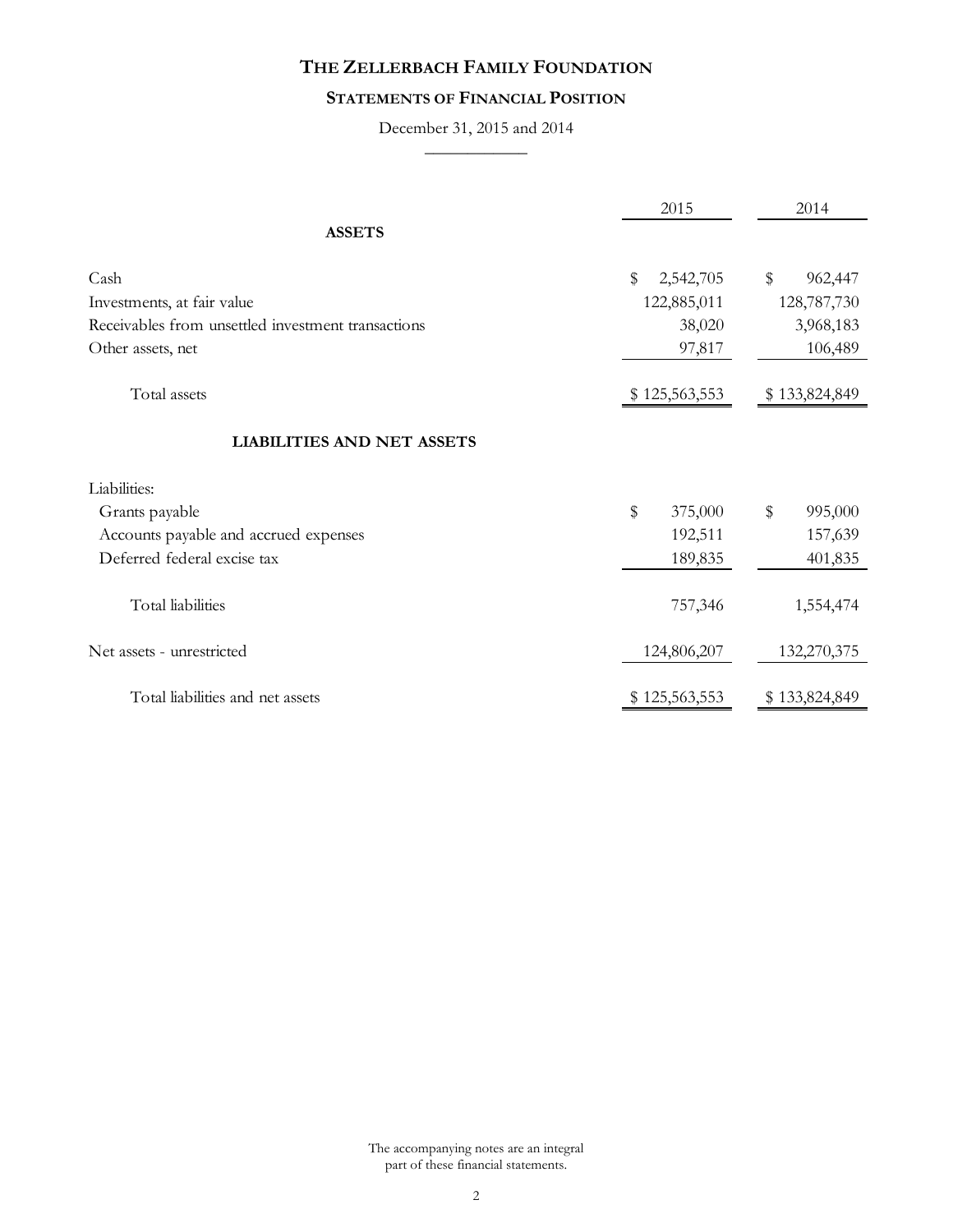# **STATEMENTS OF ACTIVITIES AND CHANGES IN NET ASSETS**

For the years ended December 31, 2015 and 2014  $\overline{\phantom{a}}$ 

| 2015                                                     |                   | 2014          |  |
|----------------------------------------------------------|-------------------|---------------|--|
| Net investment income:                                   |                   |               |  |
| Dividends, interest, and other income                    | $\$\,$<br>829,958 | 774,589<br>\$ |  |
| Net realized and unrealized (loss) gain on investments   | (942, 219)        | 6,749,516     |  |
| Investment management and advisory fees                  | (1,396,791)       | (1,482,177)   |  |
| Net investment (loss) income before federal excise taxes | (1,509,052)       | 6,041,928     |  |
| Federal excise and income tax (benefit) expense          | (34,600)          | 110,000       |  |
| Net investment (loss) income                             | (1,474,452)       | 5,931,928     |  |
| Expenses:                                                |                   |               |  |
| Grants                                                   | 4,200,750         | 4,781,379     |  |
| Grant management                                         | 1,166,804         | 931,342       |  |
| General and administrative                               | 622,162           | 672,013       |  |
| Total expenses                                           | 5,989,716         | 6,384,734     |  |
| Change in net assets                                     | (7, 464, 168)     | (452,806)     |  |
| Net assets - unrestricted:                               |                   |               |  |
| Beginning of year                                        | 132,270,375       | 132,723,181   |  |
| End of year                                              | \$124,806,207     | \$132,270,375 |  |

The accompanying notes are an integral part of these financial statements.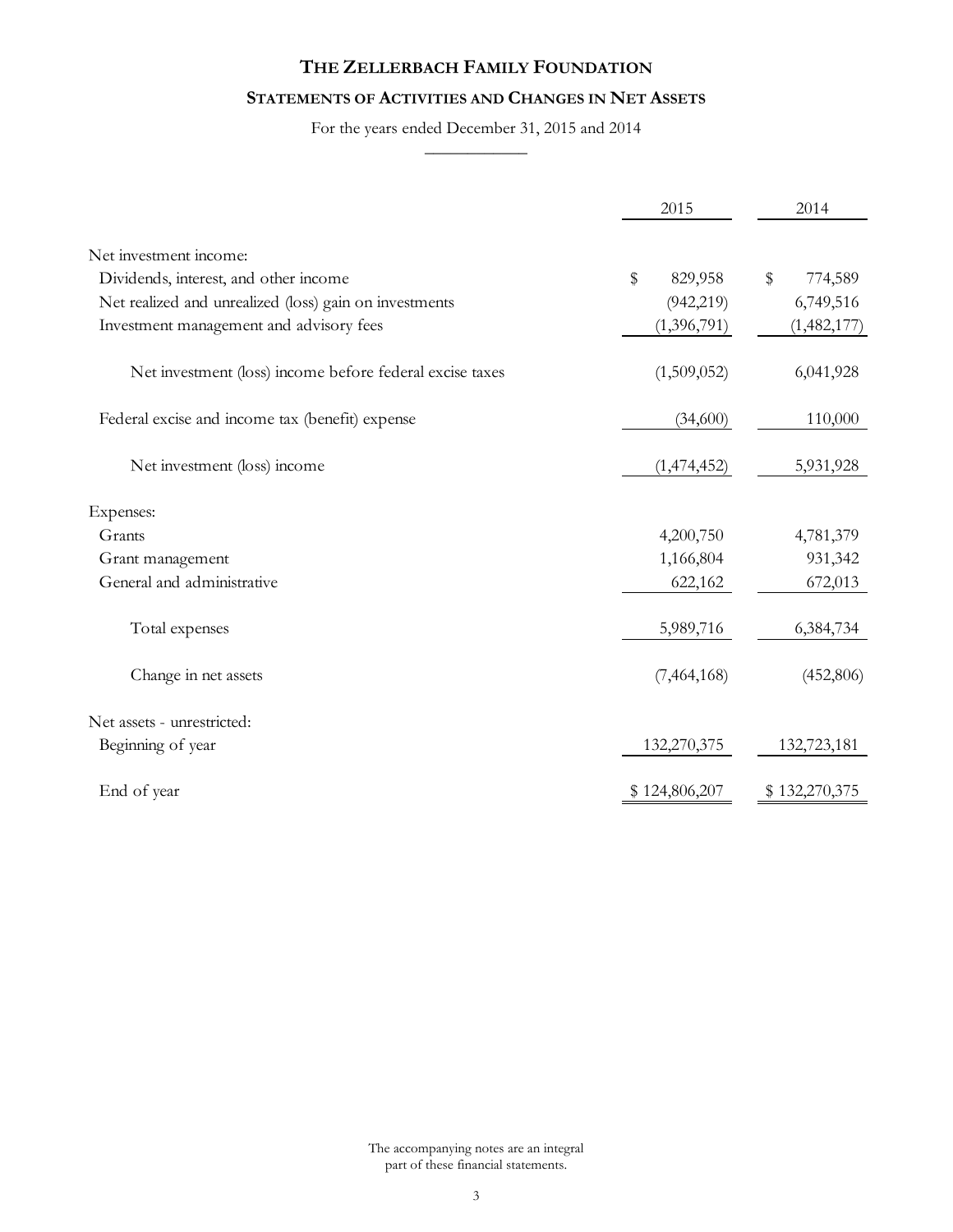# **STATEMENTS OF CASH FLOWS**

For the years ended December 31, 2015 and 2014  $\overline{\phantom{a}}$ 

|                                                                          | 2015              | 2014              |
|--------------------------------------------------------------------------|-------------------|-------------------|
|                                                                          |                   |                   |
| Cash flows from operating activities:<br>Interest and dividends received | \$<br>858,471     | \$<br>763,031     |
| Grants paid                                                              | (4,820,750)       | (4,522,032)       |
| Cash paid for payroll and benefits                                       | (1,196,880)       | (1, 139, 099)     |
| Cash paid for other administrative expenses                              | (582, 052)        | (471, 222)        |
| Cash paid for investment related expenses                                | (393, 029)        | (411, 672)        |
| Excise taxes paid                                                        | (130,000)         | (205,000)         |
|                                                                          |                   |                   |
| Net cash used in operating activities                                    | (6,264,240)       | (5,985,994)       |
| Cash flows from investing activities:                                    |                   |                   |
| Purchases of investments                                                 | (16,500,000)      | (6,000,000)       |
| Proceeds from sales of investments                                       | 22,577,982        | 9,713,362         |
| Capital calls for alternative investments                                | (2,757,432)       | (2,889,878)       |
| Distributions from alternative investments                               | 4,523,948         | 5,161,981         |
| Net cash provided by investing activities                                | 7,844,498         | 5,985,465         |
| Change in cash                                                           | 1,580,258         | (529)             |
| Cash, beginning of year                                                  | 962,447           | 962,976           |
| Cash, end of year                                                        | 2,542,705         | 962,447<br>\$     |
| Reconciliation of change in net assets to net cash used in               |                   |                   |
| operating activities:<br>Change in net assets - unrestricted             | (7,464,168)<br>\$ | \$<br>(452,806)   |
| Adjustments to reconcile change in net assets - unrestricted             |                   |                   |
| to net cash used in operating activities:                                |                   |                   |
| Change in market value of investments                                    | 1,988,384         | (5,689,391)       |
| Depreciation and amortization                                            | 5,122             | 12,075            |
| Changes in operating assets and liabilities:                             |                   |                   |
| Other assets                                                             | 3,549             | (10, 192)         |
| Grants payable                                                           | (620,000)         | 260,000           |
| Accounts payable and accrued expenses                                    | 34,873            | (56,680)          |
| Deferred federal excise taxes                                            | (212,000)         | (49,000)          |
| Net cash used in operating activities                                    | (6,264,240)<br>\$ | (5,985,994)<br>\$ |

The accompanying notes are an integral part of these financial statements.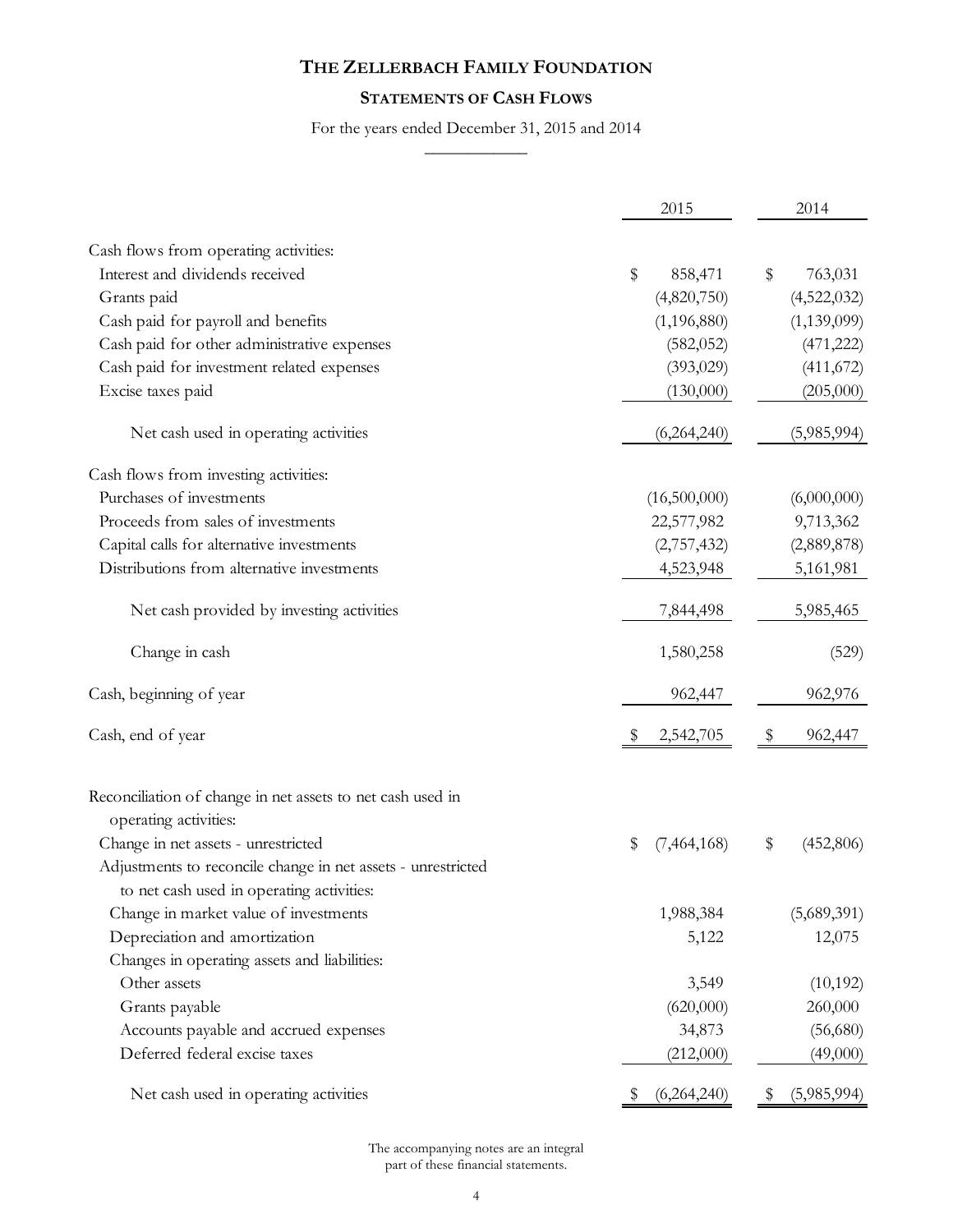#### **NOTES TO FINANCIAL STATEMENTS**

December 31, 2015 and 2014  $\frac{1}{2}$ 

#### **1. Organization**

The Zellerbach Family Foundation (the "Foundation") is a private family foundation established in 1956. The Foundation's mission is to be a catalyst for constructive social change by initiating and investing in efforts that strengthen families and communities. Funding priorities include the following program categories: immigrants and refugees, strengthening communities, public social service systems, community arts, youth development, and major community institutions.

The Foundation receives partial funding for its community arts program from two other foundations as described in Note 2.

The Foundation's administrative offices are located in San Francisco, California.

#### **2. Significant Accounting Policies**

#### **Basis of Presentation and Description of Net Assets**

The Foundation uses the accrual basis of accounting in accordance with U.S. generally accepted principles and reports information regarding its financial position and activities according to their classes of net assets: unrestricted, temporarily restricted and permanently restricted.

**Unrestricted Net Assets:** The portion of net assets that is neither temporarily restricted nor permanently restricted by donor-imposed stipulations.

**Temporarily Restricted Net Assets:** The portion of net assets whose use by the Foundation is limited by donor-imposed stipulations that either expire by passage of time or can be fulfilled and removed by actions of the Foundation. At December 31, 2015 and 2014, the Foundation did not have any temporarily restricted net assets.

**Permanently Restricted Net Assets:** The portion of net assets whose use by the Foundation is limited by donor-imposed stipulations that neither expire by passage of time nor can be fulfilled or otherwise removed by actions of the Foundation. At December 31, 2015 and 2014, the Foundation did not have any permanently restricted net assets.

#### **Cash and Equivalents**

Cash and equivalents consist of cash and short-term commercial paper with maturities of three months or less at date of purchase.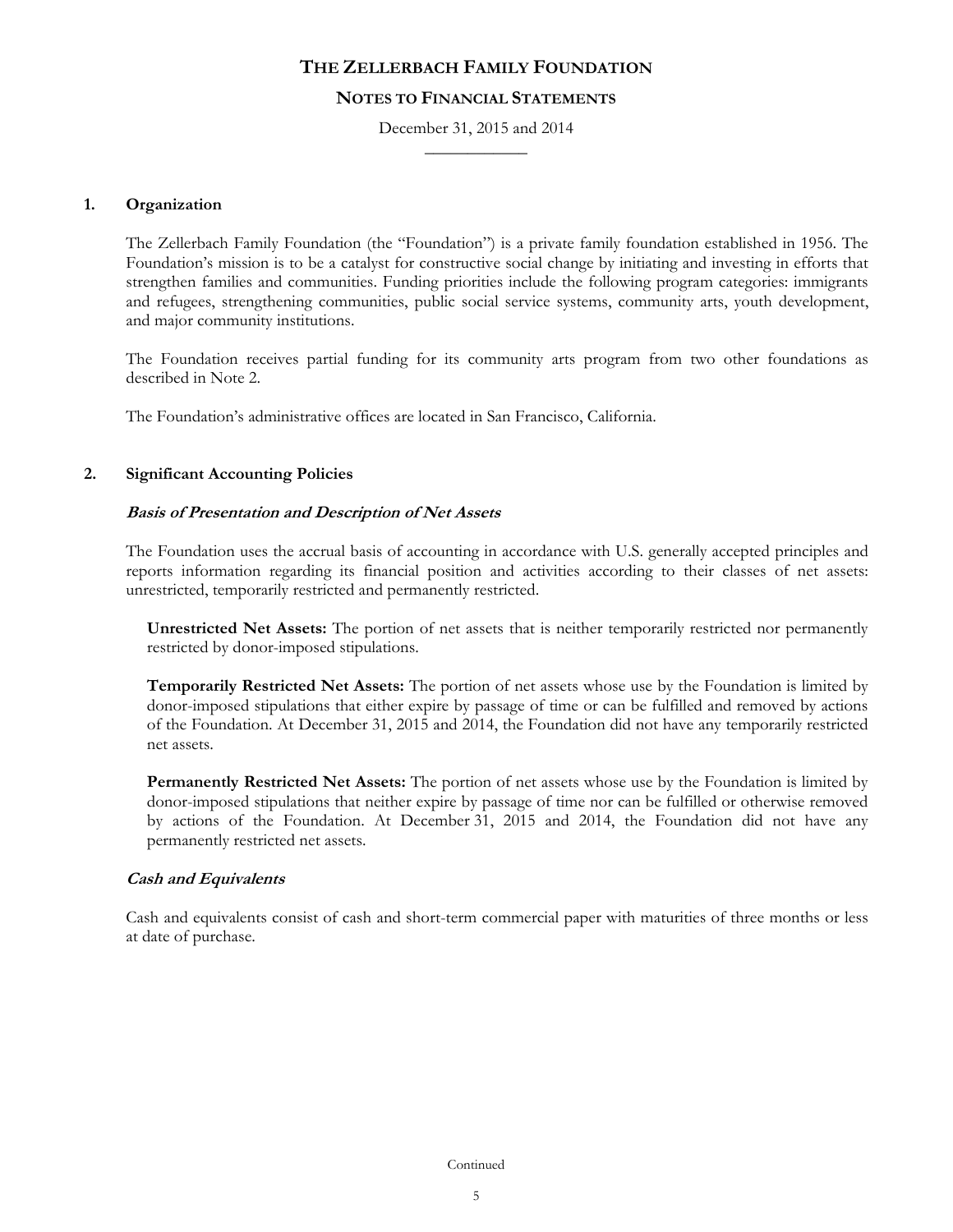### **NOTES TO FINANCIAL STATEMENTS**

December 31, 2015 and 2014  $\frac{1}{2}$ 

## **2. Significant Accounting Policies**, continued

#### **Investments**

The Foundation reports investments at fair value. Realized gains and losses resulting from sales of securities are calculated on an adjusted cost based on the trade date for publicly traded investments or upon closing of the transaction for private investments. Dividend and interest income and other partnership income from alternative investments are accrued when earned. The fair value of alternative investments, global and fixed income funds is further described under the fair value measurement policy below.

Investment transactions are recorded on a trade-date basis. Receivables or payables from unsettled investment transactions represents cash received subsequent to year-end for sales or purchases of investments consummated prior to year-end. Investment management and advisory fees on the statement of activities and changes in net assets include direct fees paid to investment advisors, managers, and custodians, as well as estimated indirect fees netted against investment returns by investment managers.

Investments, in general, are exposed to various risks, such as interest rate risk, credit risk, and overall market volatility. Due to the level of risk associated with certain investments, it is reasonably possible that changes in the values of investments will occur in the near term and that such changes could materially affect the amounts reported in the financial statements.

#### **Fair Value Measurements**

The Foundation carries certain assets and liabilities at fair value. Fair value is defined as the price that would be received to sell an asset or paid to transfer liability in an orderly transaction between market participants at the measurement date. In addition, the Foundation reports certain investments using the Net Asset Value ("NAV") per share as determined by investment managers under the so-called "practical expedient." The practical expedient allows net asset value per share to represent fair value for reporting purposes when the criteria for using this method are met.

Fair value measurement standards also require the Foundation to classify these financial instruments into a three-level hierarchy, based on the priority of inputs to the valuation technique. The Foundation classifies its financial assets and liabilities according to three levels, and maximizes the use of observable inputs and minimizes the use of unobservable inputs when measuring fair value.

*Level 1* – Quoted prices are available in active markets for identical investments as of the reporting date, without adjustment. This category includes active exchange traded money market funds, actively managed fixed income, and equity securities whose values are based on quoted market prices.

*Level 2* – Pricing inputs, including broker quotes, are generally those other than exchange quoted prices in active markets, which are either directly or indirectly observable as of the reporting date, and fair value is determined through the use of models or other valuation methodologies.

*Level 3* – Pricing inputs are unobservable and include situations where there is little, if any, market activity for the investment.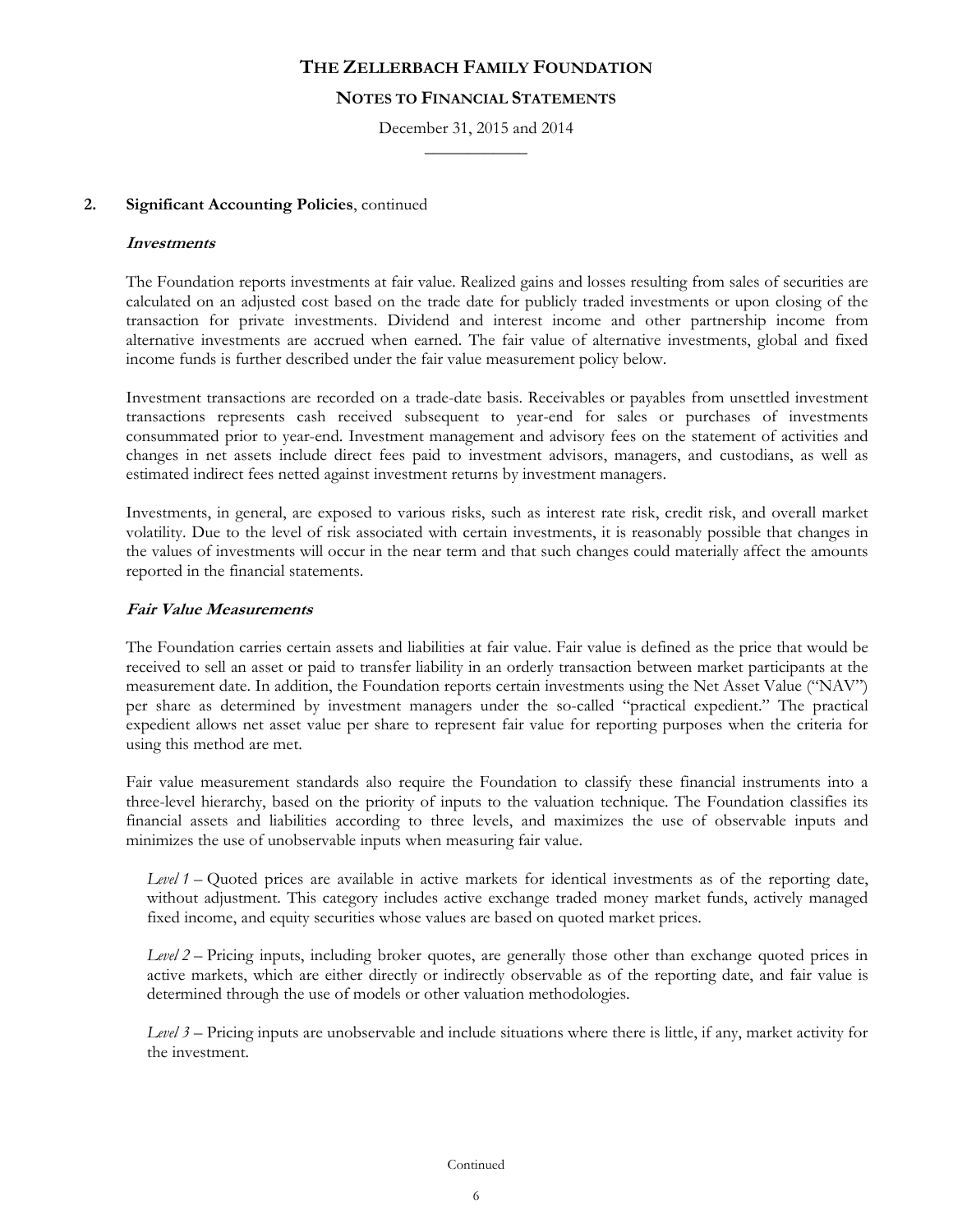### **NOTES TO FINANCIAL STATEMENTS**

December 31, 2015 and 2014  $\frac{1}{2}$ 

#### **2. Significant Accounting Policies**, continued

#### **Fair Value of Financial Instruments**

The estimated fair value of the Foundation's financial instruments not measured at fair value on a recurring basis (including accounts payable, accrued expenses, and grants payable) approximates their carrying values due to their short length to maturity.

#### **Grants**

Grants are expensed when the unconditional promise to give is approved by the Board of Directors. Grants are authorized subject to certain restrictions, and failure of the recipients to meet these restrictions may result in cancellations or refunds. Grant refunds are recorded as a reduction of grant expense at the time the grant is refunded to the Foundation.

#### **Community Arts Program**

The Foundation is participating in and administering a collaborative funding initiative with other organizations to support the community arts program to ensure the availability of a wide variety of art experiences, to promote multicultural community art, encourage new artists, and improve the capacity to perform and develop new audiences. Only 501(c)(3) organizations are eligible for grants. The Foundation records amounts received and paid on behalf of the other participating foundations as agency transactions. Therefore, no revenue or expense is recorded for the amounts received from the other participating foundations or for their share of the grants.

#### **Excise and Income Taxes**

The Foundation is a private foundation and is exempt from federal income taxes under Section  $501(c)(3)$  of the Internal Revenue Code and from California franchise and/or income taxes under Section 23701(d) of the Revenue and Taxation Code. In addition, the Foundation may be subject to tax on unrelated business income, if any, generated by its investments.

The Foundation is subject to federal excise tax on its investment income. A provision for federal excise tax is accrued. Deferred taxes are recorded on the unrealized gain on investments (see Note 5).

#### **Functional Expense Allocations**

Expenses are allocated among grants management and general and administrative classifications on the basis of activity based estimates made by the Foundation's management. Grant management includes the expenses other than grants and investment expenses that relate to the Foundation's operations.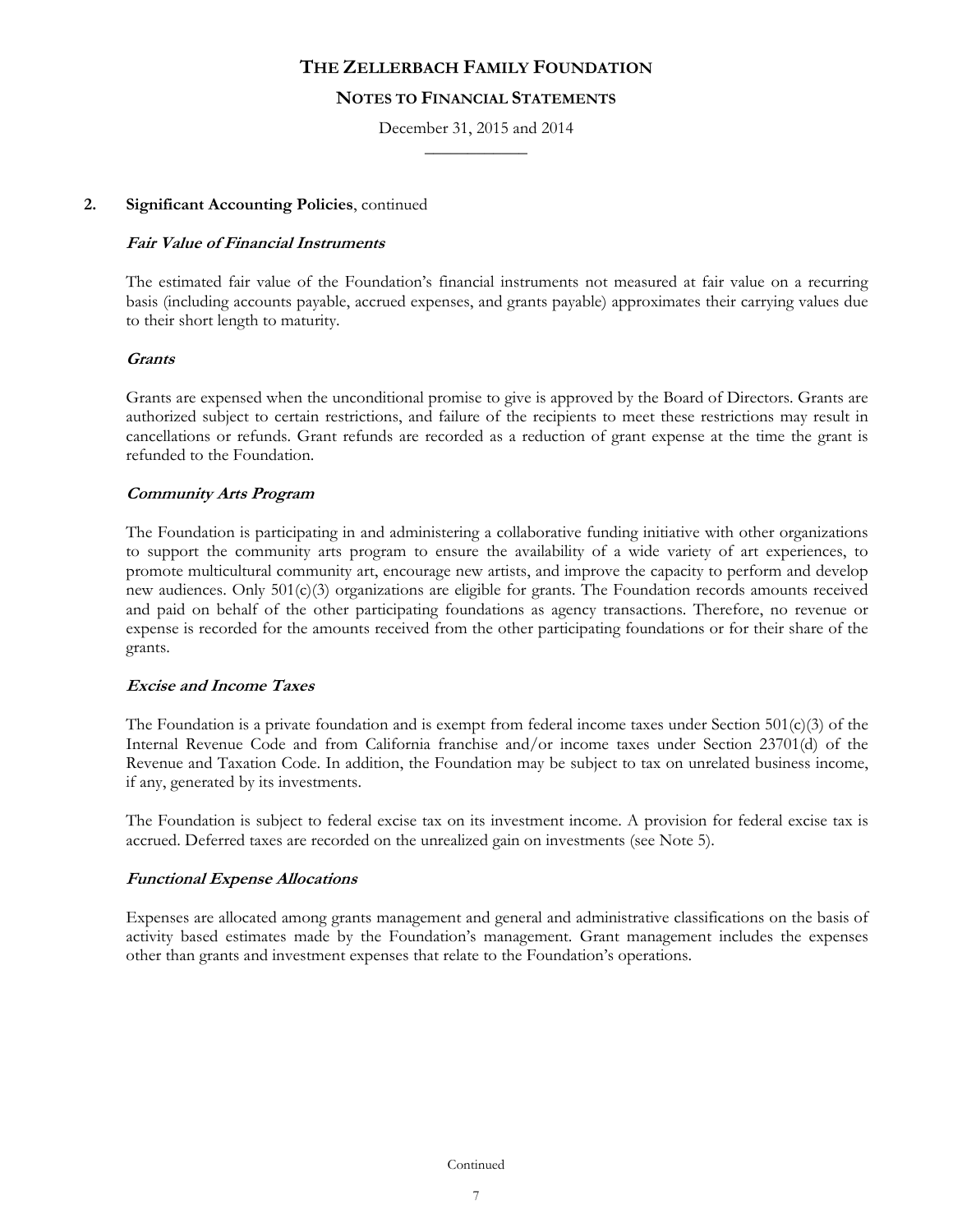## **NOTES TO FINANCIAL STATEMENTS**

December 31, 2015 and 2014  $\frac{1}{2}$ 

## **2. Significant Accounting Policies**, continued

#### **Use of Estimates**

The preparation of financial statements in conformity with accounting principles generally accepted in the United States of America requires management to make estimates and assumptions. Those estimates and assumptions affect the reported amounts of assets and liabilities at the date of the financial statements and the reported amounts of revenue and expenses during the reporting period. Actual results could differ from those estimates.

#### **Reclassifications**

The 2014 Statement of Cash Flows includes certain amounts that have been reclassified and differ from how they were presented the prior year. These reclassifications include a change to the direct method of presentation, changes to estimated investment fees, transactions within custodial accounts, net vs. gross capital calls and receivables from an unsettled investment transaction.

#### **3. Investments**

Investments at December 31, 2015 and 2014, consist of the following:

|                                                  | 2015                        | 2014                          |
|--------------------------------------------------|-----------------------------|-------------------------------|
| Cash equivalents<br>Domestic equities and funds  | 287,357<br>\$<br>17,804,132 | 1,571,069<br>\$<br>18,917,369 |
| Global equity funds                              | 37,194,458                  | 36,670,145                    |
| Private investments<br>Hedge funds               | 25,254,526<br>20,184,543    | 25,099,971<br>24,020,716      |
| Inflation protection funds<br>Fixed income funds | 7,424,091<br>14,735,904     | 7,510,141<br>14,998,319       |
|                                                  | \$122,885,011               | \$128,787,730                 |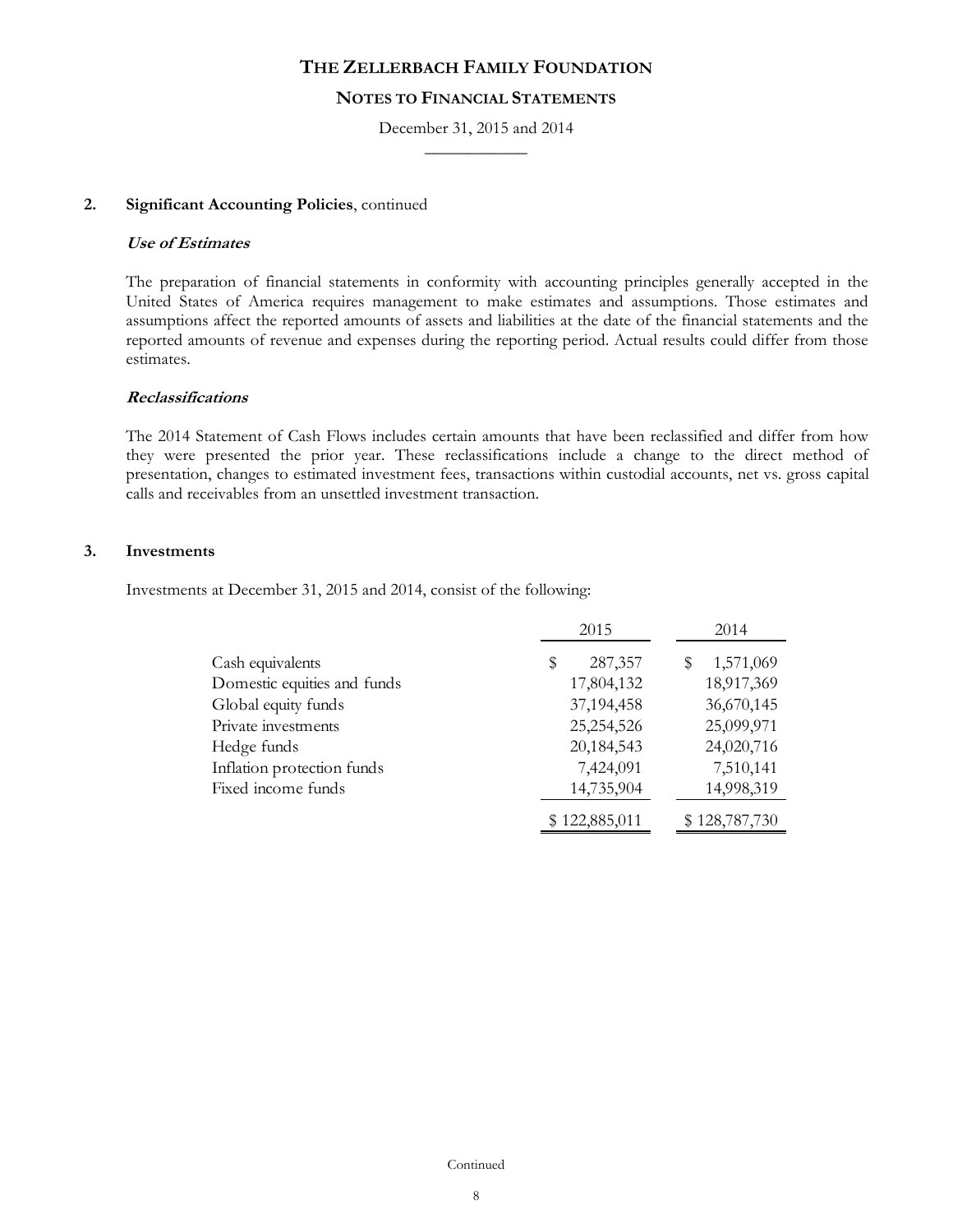## **NOTES TO FINANCIAL STATEMENTS**

December 31, 2015 and 2014  $\frac{1}{2}$ 

## **4. Fair Value Measurement and Net Asset Value Disclosure**

#### **Fair Value Disclosure**

The table below presents the balances of assets measured at fair value on a recurring basis at December 31, 2015:

|                                           | Total         | Level 1          |
|-------------------------------------------|---------------|------------------|
| Cash equivalents                          | \$<br>287,357 | \$<br>287,357    |
| Domestic equities and funds:              |               |                  |
| U.S. small cap                            | 5,847,913     | 5,847,913        |
| Alternative equity funds:                 |               |                  |
| Multi-strategy hedge                      | 2,768,412     | 2,768,412        |
| Inflation protection funds:               |               |                  |
| Domestic real estate equity               | 1,841,415     | 1,841,415        |
| Marketable natural resources              | 2,688,514     | 2,688,514        |
| Fixed income funds:                       |               |                  |
| Domestic bonds                            | 2,161,070     | 2,161,070        |
|                                           | 15,594,681    | \$<br>15,594,681 |
| Investments valued using net asset value: |               |                  |
| Equity funds:                             |               |                  |
| Global and domestic equity                | 6,874,819     |                  |
| U.S. long/short equity exposure           | 5,081,401     |                  |
| Global equity funds:                      |               |                  |
| Global equity                             | 10,487,404    |                  |
| International equity                      | 12,806,530    |                  |
| International small cap                   | 3,360,157     |                  |
| Emerging markets                          | 10,540,367    |                  |
| Private investment funds:                 |               |                  |
| Venture capital/private equity            | 20,562,665    |                  |
| Private real estate/hard assets           | 4,691,861     |                  |
| Alternative equity funds:                 |               |                  |
| Multi-strategy hedge                      |               |                  |
| Inflation protection funds:               |               |                  |
| Private natural resources                 | 2,894,162     |                  |
| Fixed income funds:                       |               |                  |
| U.S. Government bonds                     | 8,493,192     |                  |
| Absolute return                           | 4,081,642     |                  |
| Total investments valued using net        |               |                  |
| asset value                               | 89,874,200    |                  |
|                                           | \$105,468,881 |                  |

Continued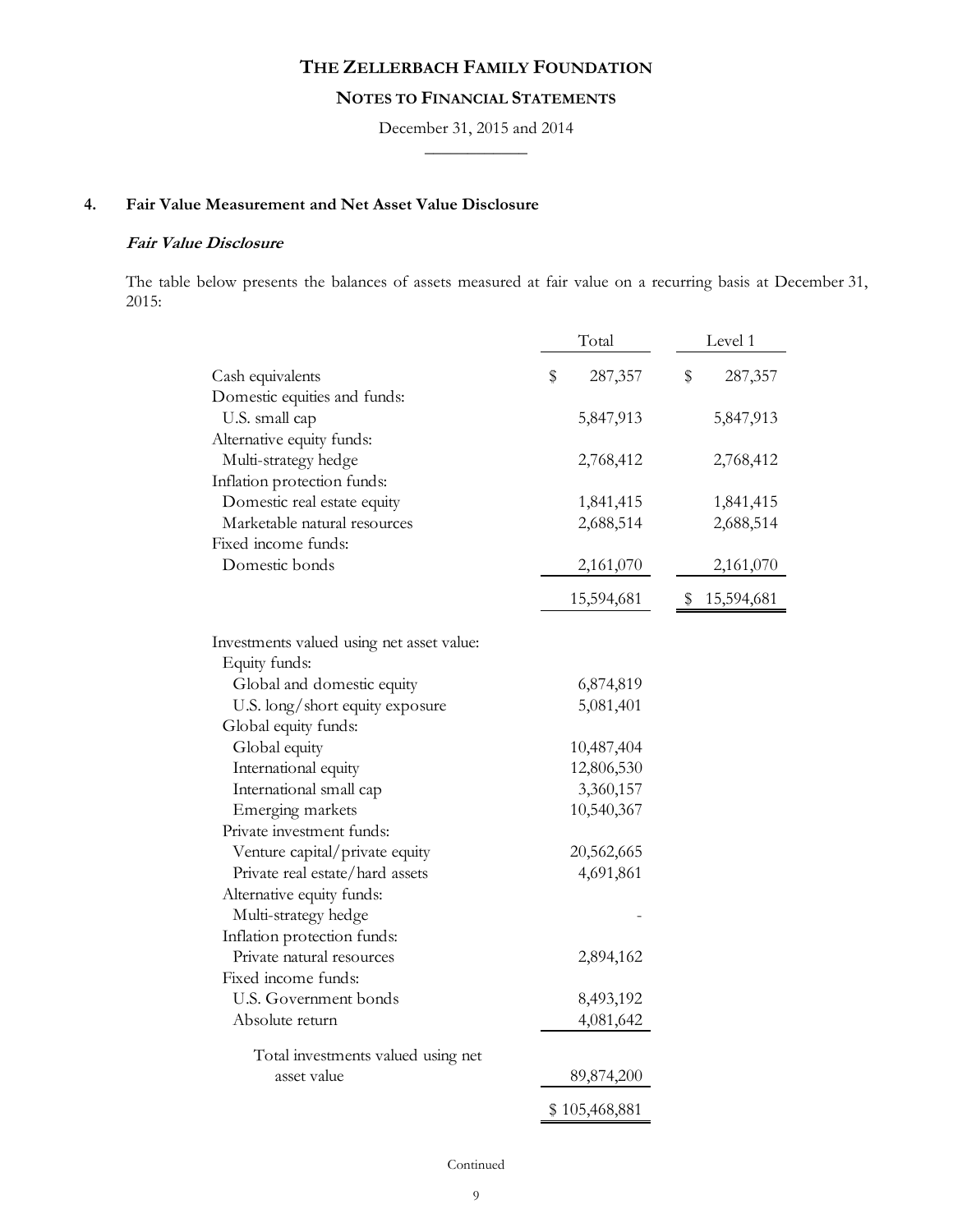## **NOTES TO FINANCIAL STATEMENTS**

December 31, 2015 and 2014  $\frac{1}{2}$ 

## **4. Fair Value Measurement and Net Asset Value Disclosure**, continued

#### **Fair Value Disclosure**, continued

The table below presents the balances of assets measured at fair value on a recurring basis at December 31, 2014:

|                                           | Total           | Level 1         |
|-------------------------------------------|-----------------|-----------------|
| Cash equivalents                          | 1,571,069<br>\$ | \$<br>1,571,069 |
| Domestic equities and funds:              |                 |                 |
| U.S. small cap                            | 6,169,070       | 6,169,070       |
| U.S. large cap                            | 5,904,477       | 5,904,477       |
| Inflation protection funds:               |                 |                 |
| Marketable natural resources              | 4,013,765       | 4,013,765       |
| Fixed income funds:                       |                 |                 |
| Domestic bonds                            | 3,164,487       | 3,164,487       |
|                                           | 20,822,868      | \$20,822,868    |
| Investments valued using net asset value: |                 |                 |
| Domestic equities and funds:              |                 |                 |
| U.S. large cap                            | 6,843,822       |                 |
| Global equity funds:                      |                 |                 |
| Global equity                             | 11,051,224      |                 |
| International equity                      | 13,569,419      |                 |
| International small cap                   | 3,156,959       |                 |
| Emerging markets                          | 8,892,543       |                 |
| Private investment funds:                 |                 |                 |
| Venture capital/private equity            | 18,966,848      |                 |
| Private real estate/hard assets           | 6,133,123       |                 |
| Alternative equity funds:                 |                 |                 |
| Multi-strategy hedge                      | 24,020,716      |                 |
| Inflation protection funds:               |                 |                 |
| Private natural resources                 | 3,496,376       |                 |
| Fixed income funds:                       |                 |                 |
| U.S. Government bonds                     | 7,441,916       |                 |
| Absolute return                           | 4,391,916       |                 |
| Total investments valued using net        |                 |                 |
| asset value                               | 107,964,862     |                 |
|                                           | \$128,787,730   |                 |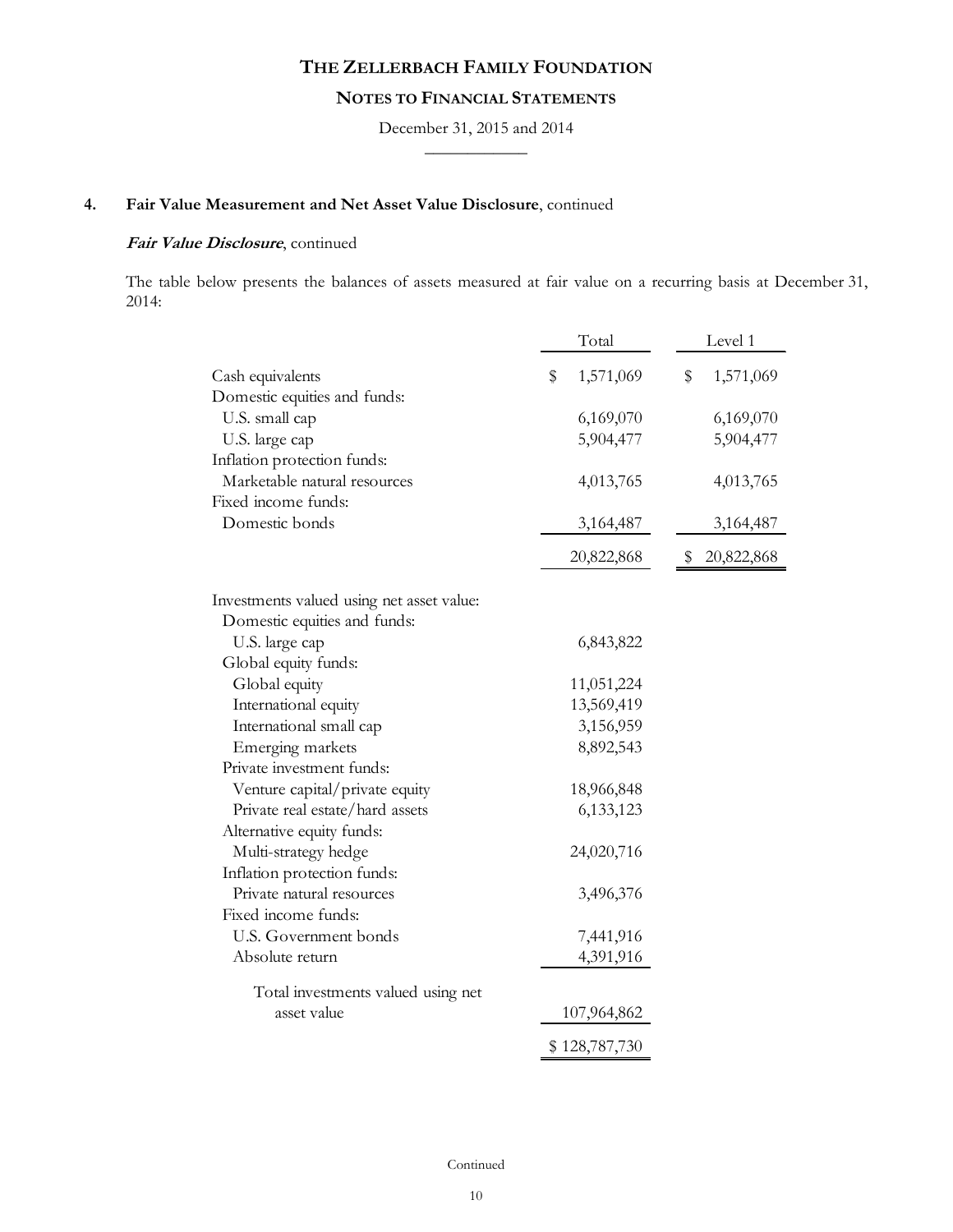#### **NOTES TO FINANCIAL STATEMENTS**

December 31, 2015 and 2014  $\frac{1}{2}$ 

#### **4. Fair Value Measurement and Net Asset Value Disclosure**, continued

#### **Net Asset Value Disclosure**

The Foundation uses the NAV as a practical expedient to determine the fair value of all the underlying investments which do not have readily determinable fair value and prepare their financial statements consistent with the measurement principles of an investment company or have the attributes of an investment company. The following table lists investments by major category as of December 31, 2015 and 2014:

|                                                              | 2015               |                  | 2014               |                  |                                                                  |                  |  |
|--------------------------------------------------------------|--------------------|------------------|--------------------|------------------|------------------------------------------------------------------|------------------|--|
| Strategies                                                   | Number<br>of Funds | Valuation        | Number<br>of Funds | Valuation        | Redemption<br>Frequency                                          | Notice<br>Period |  |
| Equity funds:                                                |                    |                  |                    |                  |                                                                  |                  |  |
| Global and domestic equity (a)                               | 8                  | 47,480,038<br>\$ | 7                  | 43,513,967<br>\$ | Monthly                                                          | $6 - 60$ days    |  |
| Non-redeemable global equity (b)                             |                    | 1,670,640        |                    |                  |                                                                  |                  |  |
| Alternative equity funds:<br>Venture capital/private         |                    |                  |                    |                  |                                                                  |                  |  |
| equity $(c)$                                                 | 26                 | 20,562,665       | 23                 | 18,966,848       | N/A                                                              | N/A              |  |
| Private real estate/hard assets (d)                          | 6                  | 4,691,861        | 5                  | 6,133,123        | N/A                                                              | N/A              |  |
| Multi-strategy hedge:<br>Redeemable (e)                      | 3                  | 15,553,705       | 5                  | 20,050,474       | Quarterly/Annually<br>Subject to lockup<br>periods up to 3 years | 15-95 days       |  |
| Nonredeemable (f)                                            | 2                  | 1,862,425        | $\overline{2}$     | 3,970,242        | N/A                                                              | N/A              |  |
| Inflation protection funds:<br>Private natural resources (g) | 2                  | 2,894,162        | 2                  | 3,496,376        | N/A                                                              | N/A              |  |
| Fixed income fund:                                           |                    |                  |                    |                  |                                                                  |                  |  |
| U.S. Government bonds (h)                                    | $\mathbf{1}$       | 8,493,192        | 1                  | 7,441,916        | Daily                                                            | 2 days           |  |
| Emerging markets (i)                                         |                    | 4,081,642        |                    | 4,391,916        | Monthly                                                          | 60 days          |  |
| Total                                                        | 50                 | \$107,290,330    | 46                 | \$107,964,862    |                                                                  |                  |  |

a) This strategy seeks to obtain long-term returns through pooled funds invested in domestic, international, and global equities.

- b) This is a European equities fund with a three-year lockup period from the date of purchase in March 2015.
- c) Venture capital and private equity funds invest in various companies, both domestic and international. All but one of these funds are fund of funds. The partnerships typically have a legal life span of 10–12 years with very limited redemption rights for the Limited Partners. Liquidity is expected in the form of distributions from the funds when the underlying assets are sold. It is estimated that the underlying assets will be redeemed over the next 12 years. Unfunded commitments were \$7,267,006 and \$8,554,437 for 2015 and 2014, respectively.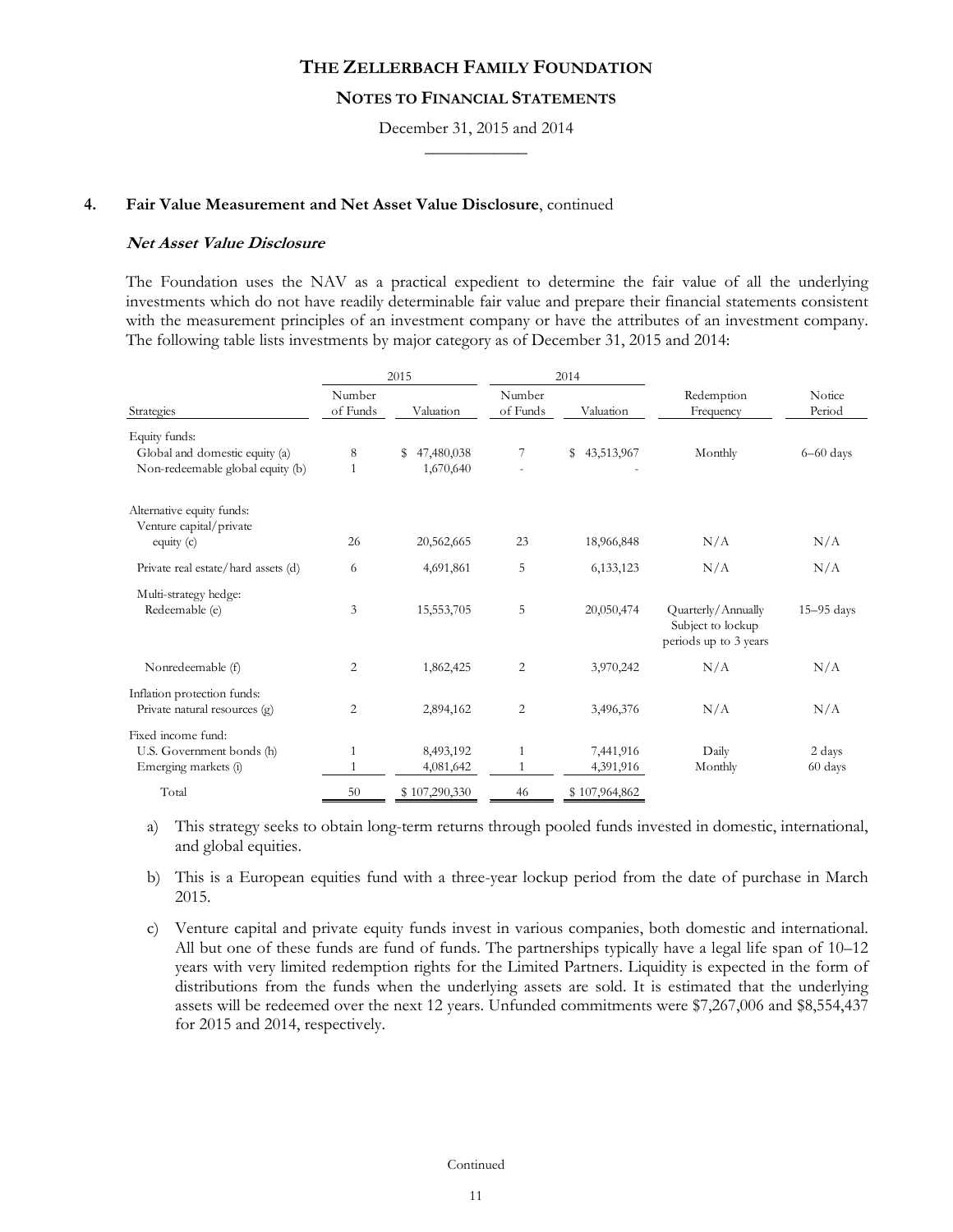### **NOTES TO FINANCIAL STATEMENTS**

December 31, 2015 and 2014  $\frac{1}{2}$ 

### **4. Fair Value Measurement and Net Asset Value Disclosure**, continued

#### **Net Asset Value Disclosure**, continued

- d) This strategy invests in both domestic and international natural resources and real estate funds. All of these funds are fund of funds that cannot generally be redeemed and liquidity is expected in the form of distributions from the funds when the underlying assets are sold over the life of the partnerships, which is estimated to be over the next 12+ years. Unfunded commitments were \$4,183,214 and \$2,657,050 for 2015 and 2014, respectively.
- e) Redeemable multi-strategy hedge funds include one fund (\$4.9M) that engages primarily in event driven investments and in the securities of issuers that are experiencing financial distress which is redeemable quarterly. These funds also include one fund of funds (\$6.0M) that invests in long/short term offshore hedge funds and one fund of funds (\$4.6M) that invests in long/short and absolute return hedge funds. Both of these funds comprise a series of share classes which are redeemable in three year intervals.
- f) Non-redeemable multi-strategy hedge includes a fund (\$3.9M) that invests in bank holding company stock and debt auctioned by the U.S. Department of Treasury under the Trouble Asset Relief Program ("TARP") and small position  $(\$0.1M)$  in a pool of private investments. The proceeds from both of these funds will be distributed as the underlying investments are sold.
- g) This strategy invests in in royalty interests primarily in natural gas fields in the continental United States. These investments cannot be redeemed and distributions are received quarterly as royalty interest is generated. Unfunded commitments were \$50,000 and \$230,000 for 2015 and 2014, respectively.
- h) This fund invests in intermediate and long-term United States Government bonds.
- i) This emerging markets fund seeks exposure to currencies of emerging market countries by investing in money market instruments, including short-duration currency forwards and local currency debt. Currency forwards are the predominant investments and typically represent 60–70% of the portfolio.

Subsequent to year-end, the Foundation invested \$3,000,000 in one new equities fund and sold partial interests, valued at \$3,000,000, in one existing equities fund. Additionally, the Foundation executed investment commitments of \$3,000,000 with two new funds and paid capital calls of approximately \$1,600,000 on investment commitments.

#### **5. Excise and Income Taxes**

In accordance with the applicable provisions of the Internal Revenue Code, the Foundation is a private foundation and qualifies as a tax-exempt organization. Private foundations are liable for an excise tax of 2% (1% if minimum payout requirements prescribed by the Internal Revenue Code are met) on net investment income, excluding unrealized gains, as defined. For the years ended December 31, 2015 and 2014, the excise tax rates were 2%. Deferred excise taxes arise primarily from unrealized tax basis gains on investments and are calculated based on a 2% rate.

Current federal excise taxes payable and unrelated business income taxes payable are included in accounts payable and accrued expenses in the statement of financial position.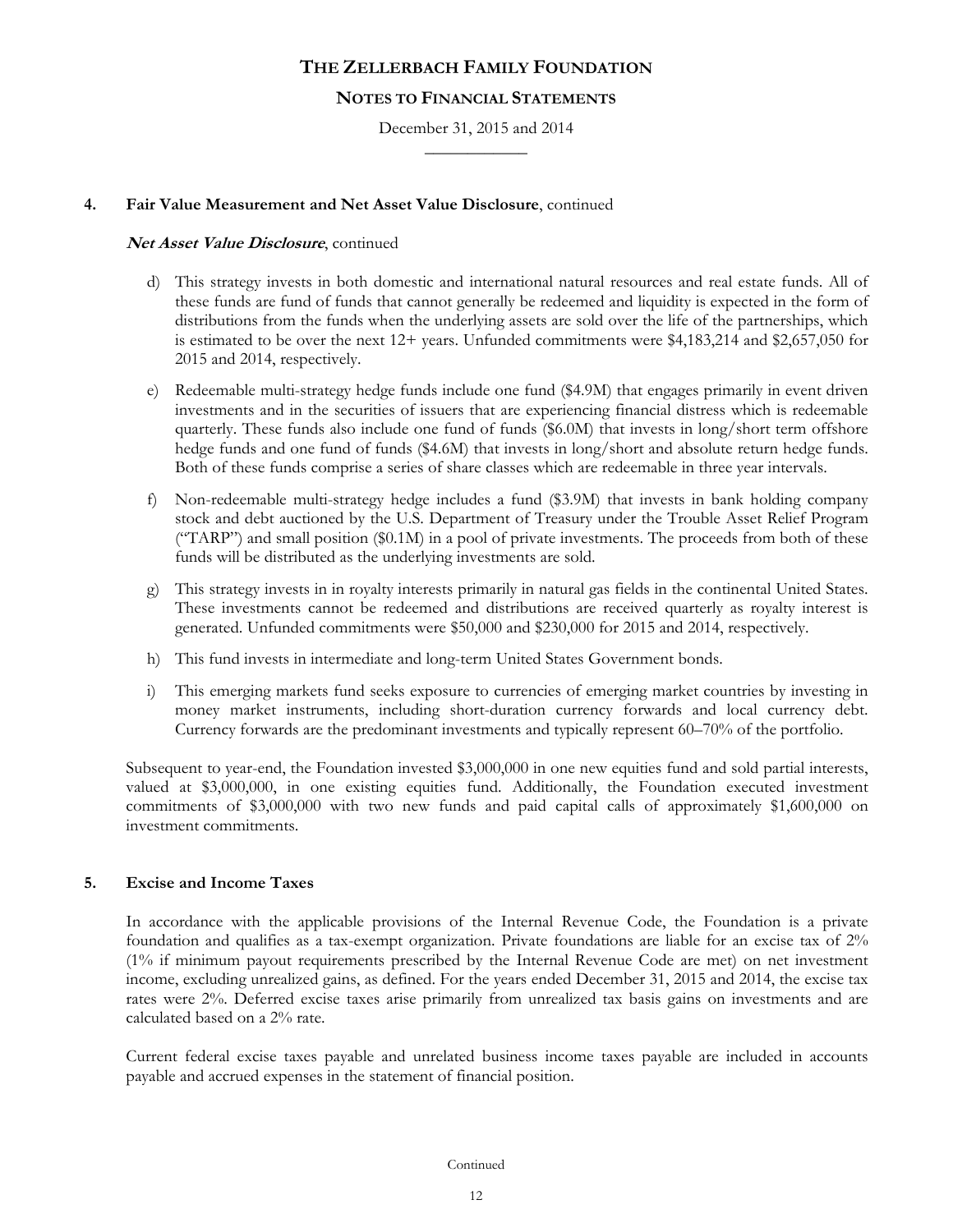#### **NOTES TO FINANCIAL STATEMENTS**

December 31, 2015 and 2014  $\frac{1}{2}$ 

#### **5. Excise and Income Taxes**, continued

The provision for current and deferred federal excise taxes for the years ended December 31, 2015 and 2014 was as follows:

|                                                           | 2015 |                    | 2014                |  |
|-----------------------------------------------------------|------|--------------------|---------------------|--|
| Current federal excise tax<br>Deferred federal excise tax |      | 61,400<br>(96,000) | 159,000<br>(49,000) |  |
| Total                                                     |      | (34,600)           | 110,000             |  |

The Foundation is subject to distribution requirements of the Internal Revenue Code. Accordingly, it must distribute within one year after the end of each fiscal year, 5% of the fair value of its investment assets, as defined. The investments includable for the 5% distribution requirement are based on average monthly balances and are exclusive of those assets deemed to be held for charitable activities or other program-related investments. In determining qualifying distributions, grant payments are considered on a cash basis and certain expenses are considered as qualifying distributions. The Foundation complied with the distribution requirements for 2015 and 2014.

#### **6. Grants Payable**

Grants are expensed when the unconditional promise to give is approved by the Board of Directors. Total grants payable as of December 31, 2015 and 2014 were \$375,000 and \$995,000, respectively. Grants payable as of December 31, 2015 are expected to be paid in the following year.

#### **7. Commitments**

#### **Operating Leases**

The Foundation leases office facilities under a non-cancelable operating lease agreement which expires in September 2017. Future minimum lease payments under the lease are as follows:

| Year ending December 31: |              |         |
|--------------------------|--------------|---------|
| 2016                     | $\mathbf{S}$ | 263,981 |
| 2017                     |              | 200,723 |
|                          |              | 464,704 |
|                          |              |         |

Rental expense including common area charges was approximately \$258,000 and \$228,000 for the years ended December 31, 2015 and 2014, respectively.

#### **Investments**

As described in Note 4, the Foundation had capital commitments for investments totaling approximately \$11,500,220 and \$11,441,000 as of December 31, 2015 and 2014, respectively.